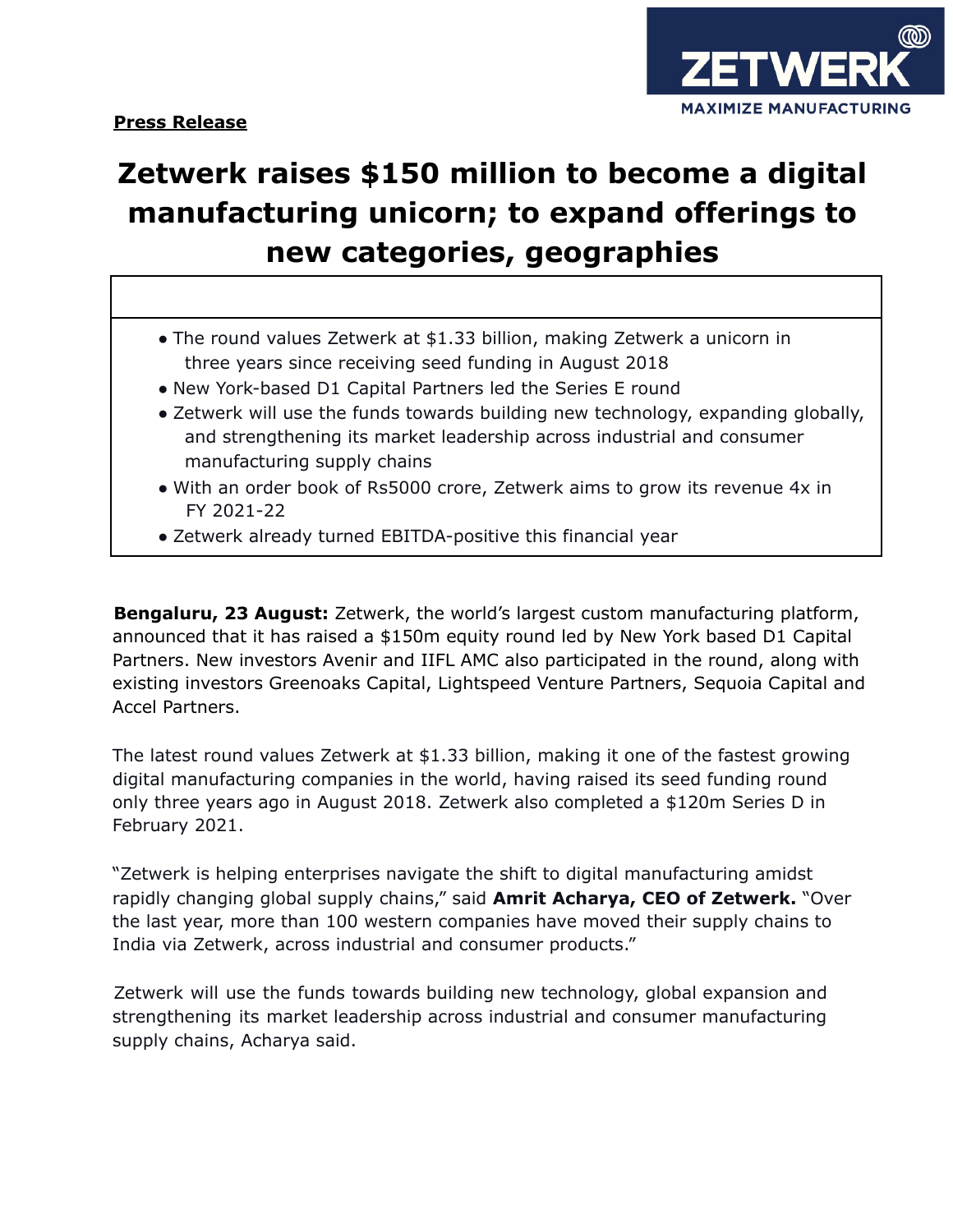

"In a short period of time, we believe Zetwerk has become a leader in delivering fast and cost-effective manufacturing solutions to companies globally and accelerating the pace of digital transformation of a very traditional industry," said **Jeremy Goldstein of D1 Capital Partners**.

Zetwerk has demonstrated strong growth with its revenue growing approximately three times in 2020-21. It aims to grow its revenue by four times in 2021-22, based on a strong order book of Rs5000 crore. Additionally, Zetwerk announced that the company has already turned EBITDA positive this financial year and is growing the business in a capital-efficient manner.

Zetwerk's custom manufacturing platform helps customers convert their digital designs into physical products. Zetwerk offers customers access to a wide range of manufacturing capabilities, including metal fabrication, CNC machining, plastic injection moulding, 3D printing and aluminum die castings, across 1000s of manufacturing partners. These capabilities serve a diverse set of industries ranging from traditional ones such as Oil & Gas, Energy, Infrastructure, Aerospace, Apparel to modern ones such as Renewables, Electric Vehicles, Consumer Electronics, and Space.

The round also included angel investors such as Ritesh Aggarwal, founder of OYO, Kunal Shah, founder of CRED, Cem Garih, Managing Partner of Alarko Ventures; the venture capital arm of Alarko Group, and Fethi Sabanci Kamisli, Founding partner of Esas Ventures; one of the largest family-owned investment firms in Turkey.

## **About Zetwerk:**

Zetwerk is the largest global manufacturing network for custom manufacturing that helps transform digital designs into physical manifestations. Zetwerk offers manufacturing solutions across a diverse range of products, from simple items like steel pipes to complex products like aircraft engine components, from industrial use-cases like metal bridges, oil rigs, aircraft/auto components to consumer use-cases like apparel, home appliances, audio-visual electronics, for small businesses and Fortune 500 companies alike. Zetwerk's global manufacturing network ensures products are manufactured faster, at competitive prices and with world-class quality and spans a broad range of capabilities, including Metal Fabrication, CNC Machining, Aluminum Die Casting, 3D Printing and Plastic injection moulding.

## **About D1 Capital Partners:**

D1 Capital Partners is a global investment firm that operates across public and private markets. The firm combines the talent and operational excellence of a large, premier asset management firm with the flexible mandate and long-term time horizon of a family office. Founded in 2018 by Daniel Sundheim, D1 focuses on investing in the global internet, technology, telecom, media, consumer, healthcare, financial, industrial, and real estate sectors.